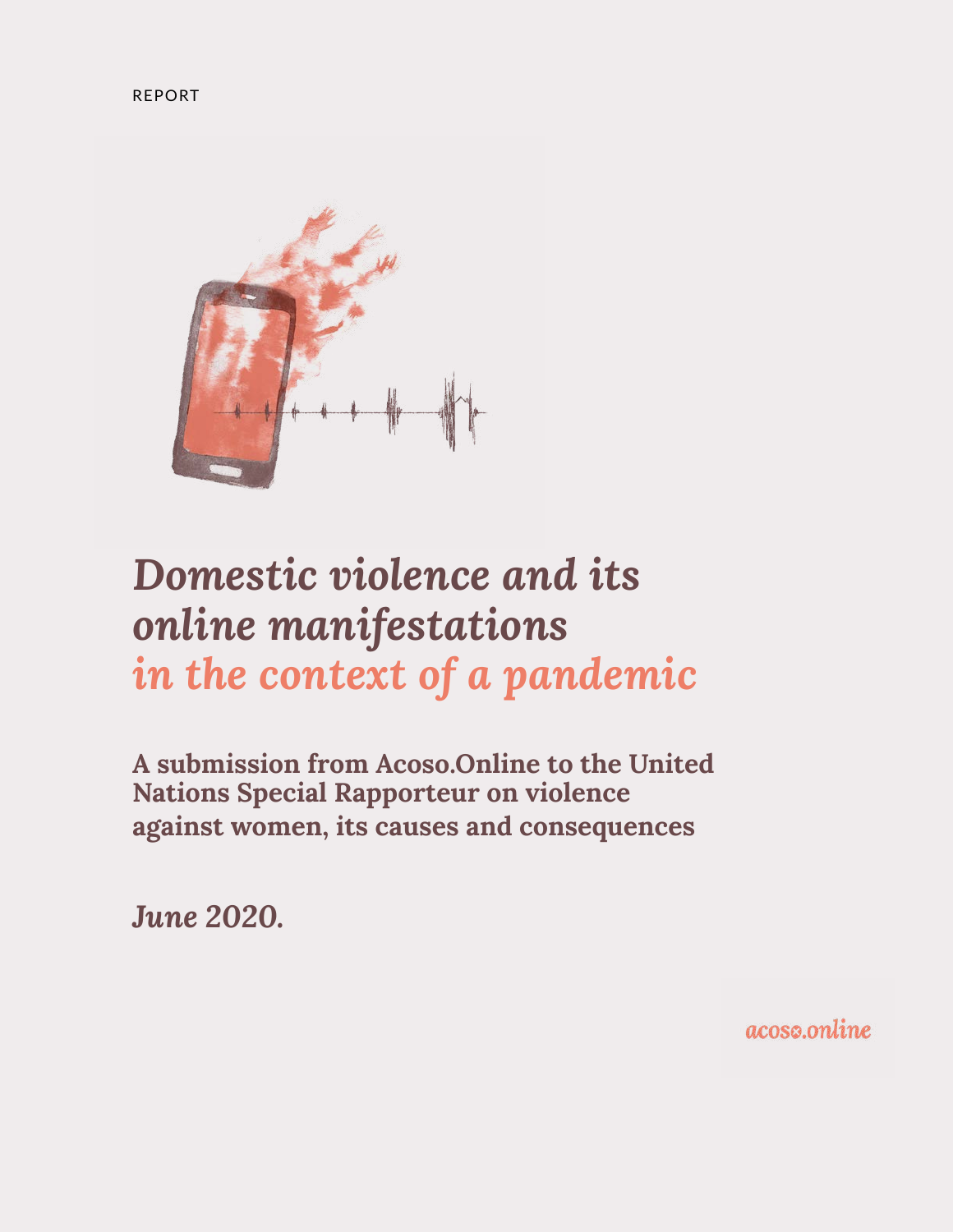*Domestic violence and its online manifestations in the context of a pandemic*  Santiago, Chile. June 2020. Attribution 4.0 International (CC BY 4.0)

This report is an initiative by Acoso.Online

## acoso.online

Coordination and text: Paz Peña O. Design: Constanza Figueroa Translation: Natalia Tranchino. Contact: *prensa@acoso.online*

This report was elaborated with the support of:



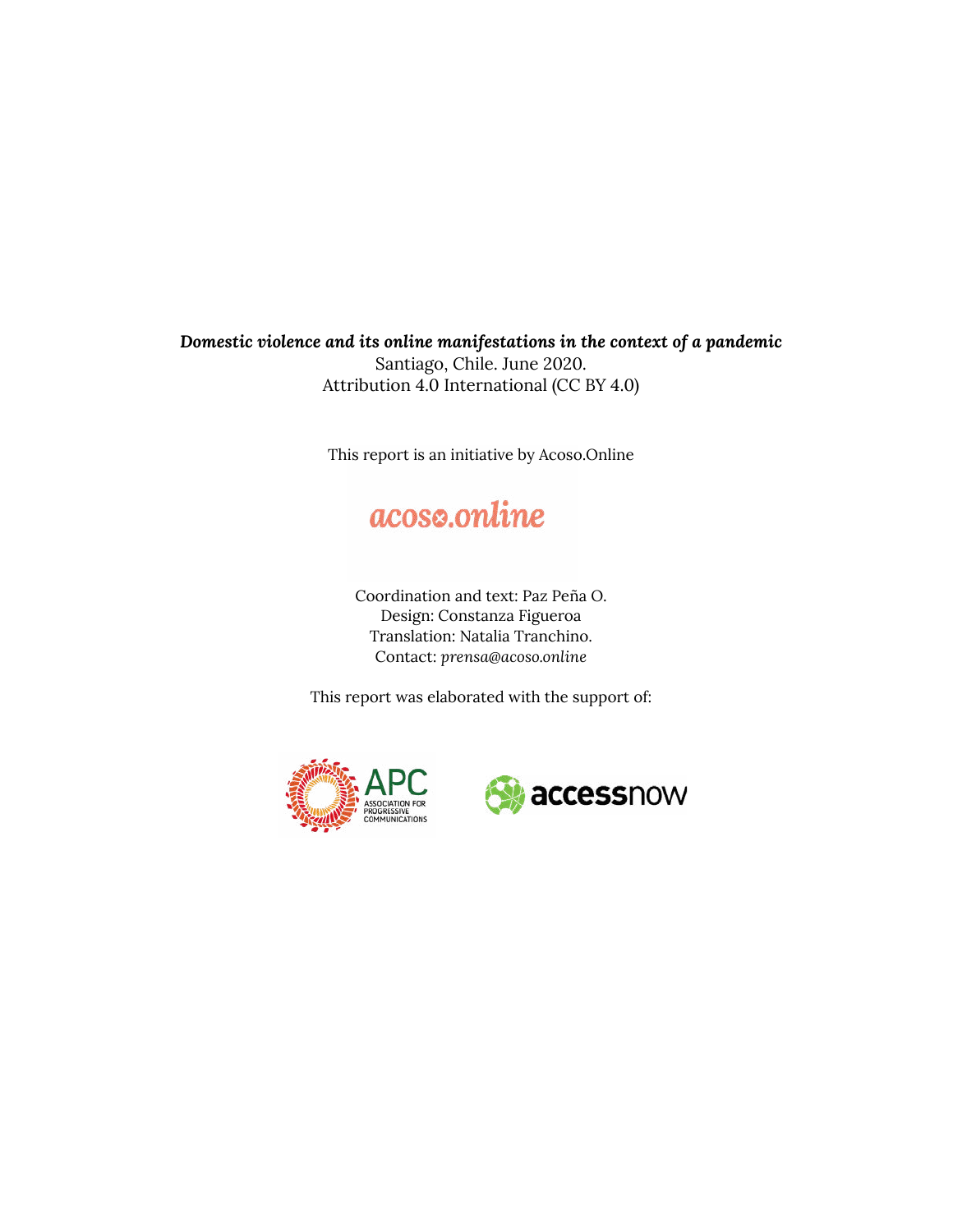This report is one of the products of a larger research study about online gender-based violence in Latin America in the context of COVID-19 pandemic. Acoso.Online wants to thank activists and academics who cooperated for this report with valuable information from their countries:

- · Graciela Natansohn, *Universidade Federal da Bahia*
- · Loreto Bravo, Fellow, *Digital Defenders Partnership*
- · Firuzeh Shokooh Valle
- · Abdías Zambrano, *Coordinador de Políticas Públicas, IPANDETEC*
- · María Gómez, *IPANDETEC*
- · Amalia Toledo, *Fundación Karisma*
- · Flor, *ciberfem gt dominemoslastic*
- · Anais Córdova Páez, *Taller de Comunicación Mujer, coordinadora Navegando Libres por la red y eje de violencia de género.*
- · Angie Contreras, *Cultivando Género (Aguascalientes, México) y Women SIG ISOC*
- · Laura Nathalie Hernandez
- · Paloma Lara Castro, *TEDIC*
- · One anonymous source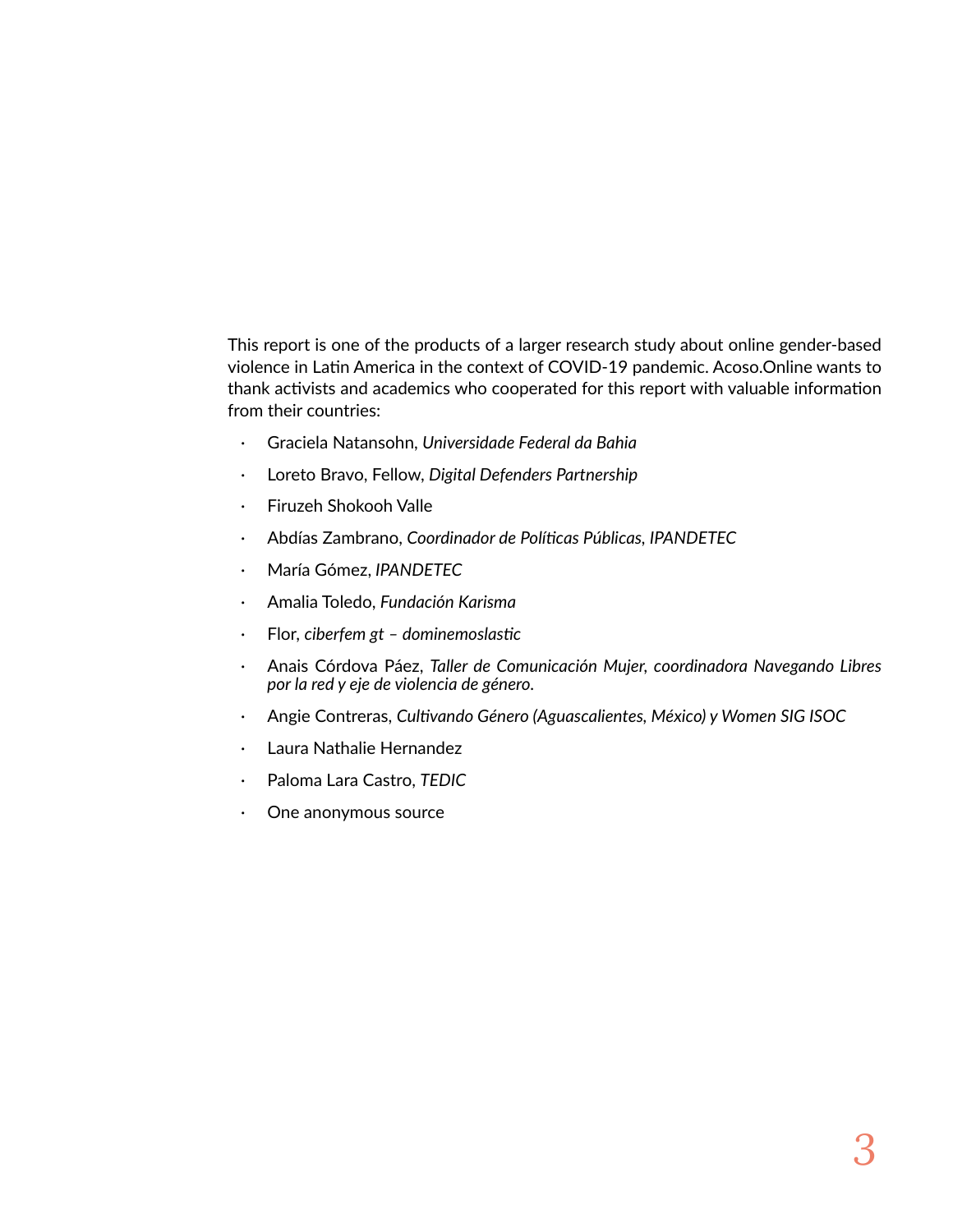### **I. Introduction**

As has been happening all over the world, most Latin American Governments have followed suit in taking different measures to enforce confinement, such as declaring quarantine, establishing curfews, and promoting social distancing. Some of them have been stricter in regards to the free movement of people, including penalties and fines for those who do not abide by the regulations. On the other hand, some others have opted for suggesting - instead of forcing- people to stay at home.<sup>1</sup>

Regardless of their nature, all these measures prevent people from having physical contact person to person, which has impacted the use of the Internet. Accordingly, when it comes to activities ranging from work, education, conferences, entertainment, dates, delivery of products, and communication, digital services have become a viable option for many social and cultural relations in times of COVID-19. In fact, many countries in the region have increased their Internet traffic since the implementation of confinement measures.<sup>2</sup>

The intensive use of these Internet services in the context of pandemics must be examined with a gender and intersectional lens. From those who have access to the Internet to how the appropriation of those services could vary, there is a wide scope in which groups in vulnerable situations could see their human and Economic, Social, and Cultural Rights (ESCR) severely affected. In this context, **this submission seeks to call for attention on how domestic violence in the context of confinement has worrying online manifestations that need to be addressed urgently by States**. We based our report on evidence from countries in Latin America.

As it is not common to have official statistics about online gender-based violence (GBV) in Latin America and because COVID-19 is still a developing pandemic in the world, Acoso.Online [\(www.acoso.online\)](http://www.acoso.online) used two methods to collect information. The first method consisted of doing desk research to review the documentation on how online GBV has increased in the context of pandemics in Latin America (based on media reports and public data provided by victims through social media and other platforms). Secondly, it was carried out the analysis of responses received through our survey, which was directed to twelve key informers (activists and researchers working on online GBV) from 10 different countries in the region.

Acoso.Online<sup>3</sup> is a collective project of activists and researchers from Latin America working to give reliable information to victims of non-consensual sharing of intimate images on the Internet (NCSII). Since 2017, we have provided resources on our website for victims from eighteen countries in the continent.

- 1 BBC News. 2020. *Coronavirus: el mapa interactivo que muestra las medidas o distintos tipos de cuarentena que adoptaron los países de América Latina.* <https://www.bbc.com/mundo/noticias-america-latina-52248497>
- 2 Forbes. 2020. *Coronavirus: generando nuevo tráfico en América Latina* [https://forbescentroamerica.com/2020/04/06/coronavirus-generando-nuevo-trafico-en](https://forbescentroamerica.com/2020/04/06/coronavirus-generando-nuevo-trafico-en-america-latina/)[america-latina/](https://forbescentroamerica.com/2020/04/06/coronavirus-generando-nuevo-trafico-en-america-latina/)
- 3 Access Now. 2018. *Acoso.Online: Supporting victims of online harassment across Latin America* <https://www.accessnow.org/acoso-online/>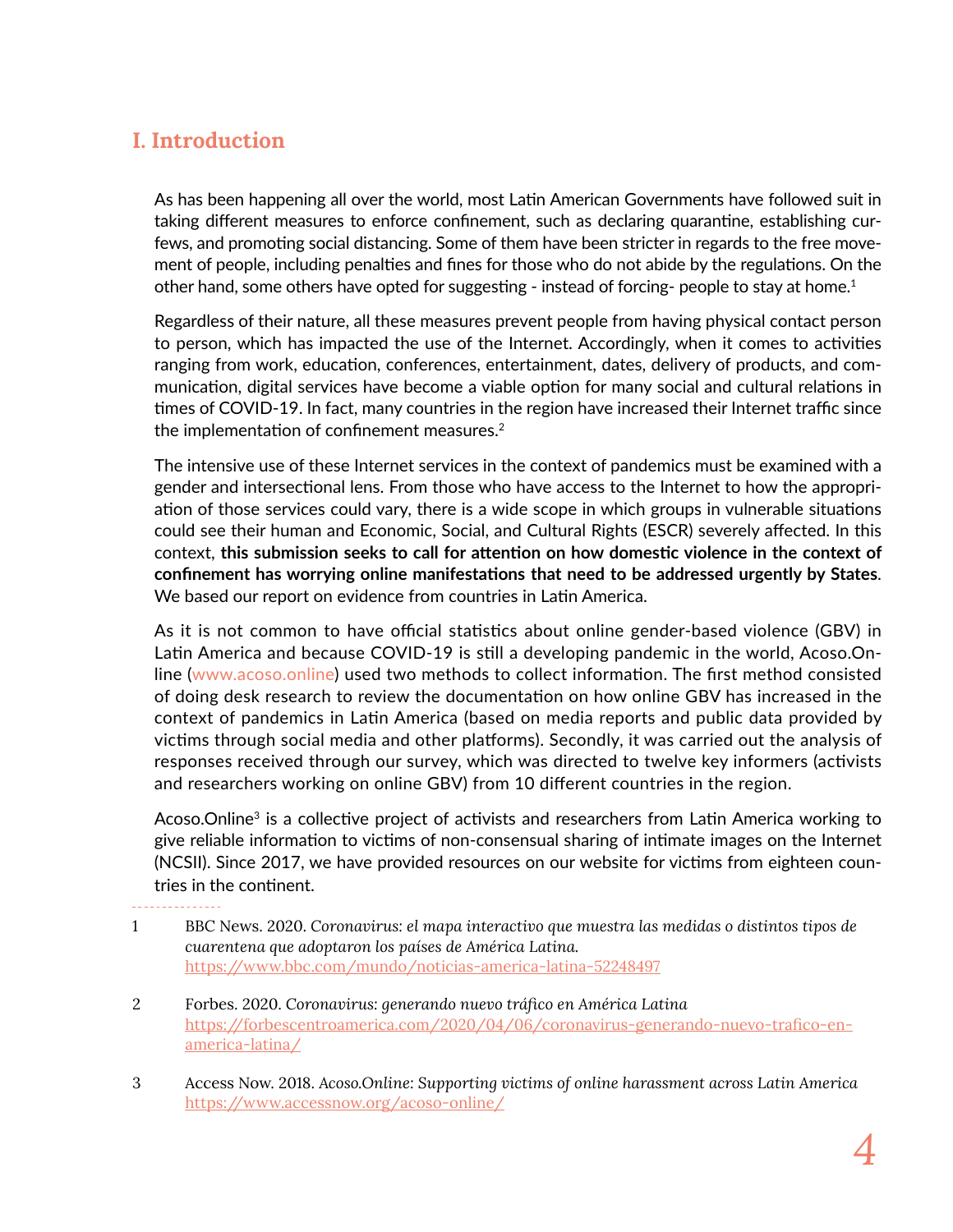### **II. Online GBV as a form of domestic violence**

Gender-based violence (GBV) is recognized as one of the most serious and prevalent human rights violations in the world and a form of discrimination against women. Article 1 of the Declaration on the Elimination of Violence against Women specifies that violence against women is any act of gender-based violence that results in, or is likely to result in, physical, sexual or psychological harm or suffering to women. This includes threats of committing such acts against women, coercion or arbitrary deprivation of liberty, whether occurring in public or in private life.

GBV can take different forms. Domestic violence against women includes all acts of physical, sexual, psychological, and economic violence that occur within the family, domestic unit, or between intimate partners. Another type is online GBV, which has been defined by the same Special Rapporteur on violence against women, its causes and consequence as:<sup>4</sup>

"[…] any act of gender-based violence against women that is committed, assisted or aggravated in part or fully by the use of ICTs, such as mobile phones and smartphones, the Internet, social media platforms or email against a woman because she is a woman, or which affects women disproportionately."

These two types of online GBV are related. It has been observed that in some contexts, rates of online violence may correlate with high rates of offline violence and intimidation against women, together with intimate partner abuse. Moreover, domestic violence perpetrators are also taking advantage of their Internet affordance and their insider knowledge of intimate partners to increase their capacity to control and harm their targets.<sup>5</sup>

A special report in 2015 on online abuse and gender-based violence from the United Nations initiative, the Internet Governance Forum (IGF), acknowledges that "online abuse and gender-based violence disproportionately affect women in their online interactions; these phenomena encompass acts of gender-based violence such as domestic violence, sexual harassment, sexual violence, and violence against women in times of conflict, which are committed, abetted or aggravated, in part or fully, by the use of ICTs".<sup>6</sup>

In a Resolution adopted by the Human Rights Council (HRC) on 2 July 2015, it is recognized "that

- 5 See the work of: Freed, D., J. Palmer, D. Minchala, K. Levy, T. Ristenpart, and N. Dell. 2017. *"Digital Technologies and Intimate Partner Violence: A Qualitative Analysis With Multiple Stakeholders." Proceedings of the Association for Computing Machinery on Human-Computer Interaction 46 (1): 1–22.* <https://doi.org/10.1145/3134681>; Woodlock, D. 2016. *The Abuse of Technology in Domestic Violence and Stalking. Violence Against Women,* 23(5), 584–602. doi:10.1177/1077801216646277; Machirori, Fungau. 2017. *Towards a gender-just internet: Combating online violence against women* <https://www.africaportal.org/features/gender-just-internet-how-do-we-combat-online-violence/>
- 6 Internet Governance Forum (IGF). 2015. *Best Practice Forum (BPF) on Online Abuse and Gender-Based Violence Against Women.* [https://www.intgovforum.org/cms/documents/best-practice](https://www.intgovforum.org/cms/documents/best-practice-forums/623-bpf-online-abuse-and-gbv-against-)[forums/623-bpf-online-abuse-and-gbv-against-women/file](https://www.intgovforum.org/cms/documents/best-practice-forums/623-bpf-online-abuse-and-gbv-against-)

<sup>4</sup> *Report of the Special Rapporteur on violence against women, its causes and consequences on online violence against women and girls from a human rights perspective.* 2018. A/HRC/38/47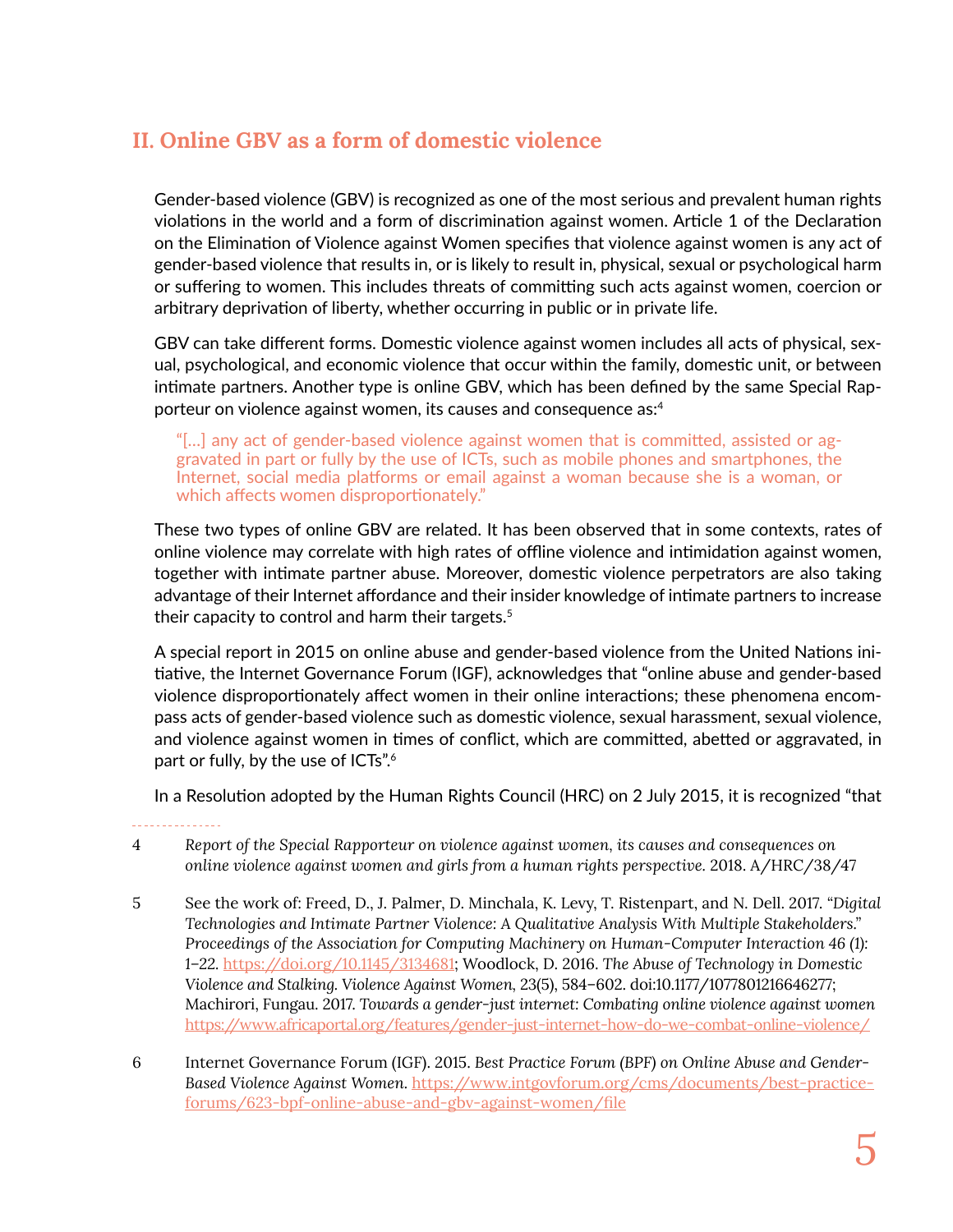violence against women, including domestic violence, can take the form of an isolated act or a pattern of abusive behavior that may occur over a period of time, which as a pattern constitutes violence against women, and can include acts such as cyberbullying and cyberstalking<sup>7</sup>. According to the Association for Progressive Communications (APC):<sup>8</sup>

"This resolution was particularly significant as its articulation of cyberstalking as being part of a pattern of domestic violence explicitly reinforces the framing of online GBV as being part of the continuum of violence against women, and as such it is already the state's responsibility to prevent and address this violence."

More recently, researchers have named this violence as "technology-facilitated coercive control" (TFCC) to refer to violence and abuse by current or former intimate partners, and facilitated by digital media, including behaviors such as:9

"[...] harassment on social media, stalking using GPS data, clandestine and conspicuous audio and visual recording, threats via SMS, monitoring email, accessing accounts without permission, impersonating a partner, and posting private information (doxing) or sexualized content without consent."

For the purpose of this report, we understand domestic violence in the digital context as "technology-facilitated coercive control" (TFCC) suggested by M. Dragiewicz et al<sup>10</sup> in relation to violence and abuse by current or former intimate partners and facilitated by digital media. In this sense, it is critical to understand that the online manifestations of domestic violence are located in a framework of coercive control used by the aggressors to try to intimidate but also to micromanage, dominate and isolate victims. Here, digital technologies increase the scope of this control and abuse, making it harder for women to protect themselves.

More concretely, Delanie Woodlock<sup>11</sup> states that perpetrators of domestic violence apply technologies in three ways to use their coercive power over women, being one of them the creation of a sense of omnipresence. Indeed, perpetrators want women to know that they are under constant surveillance. Accordingly, the aggressor uses mobile technologies to create a sense of being ever-present in the victim's life. This could include acts like continuous calls and messages and all forms of technology to track women, including the use of GPS mobile technology as well as the surveillance of the victim's online activity through social media. Another way is to use technology to isolate women from their support systems through direct or indirect harassment of friends and

- 8 APC. 2017. *Online gender-based violence: A submission from the Association for Progressive Communications to the United Nations Special Rapporteur on violence against women, its causes and consequences.* [https://www.apc.org/en/pubs/online-gender-based-violence-submission](https://www.apc.org/en/pubs/online-gender-based-violence-submission-association-progressive-communic)[association-progressive-communications-united-nations](https://www.apc.org/en/pubs/online-gender-based-violence-submission-association-progressive-communic)
- 9 Molly Dragiewicz, Jean Burgess, Ariadna Matamoros-Fernández, Michael Salter, Nicolas P. Suzor, Delanie Woodlock & Bridget Harris. 2018. *Technology facilitated coercive control: domestic violence and the competing roles of digital media platforms, Feminist Media Studies,* DOI: 10.1080/14680777.2018.1447341
- 10 *Ibídem.*
- 11 Woodlock, D. 2016. *The Abuse of Technology in Domestic Violence and Stalking. Violence Against Women,* 23(5), 584–602. doi:10.1177/1077801216646277;

<sup>7</sup> Resolution adopted by the Human Rights Council on 2 July 2015. A/HRC/RES/29/14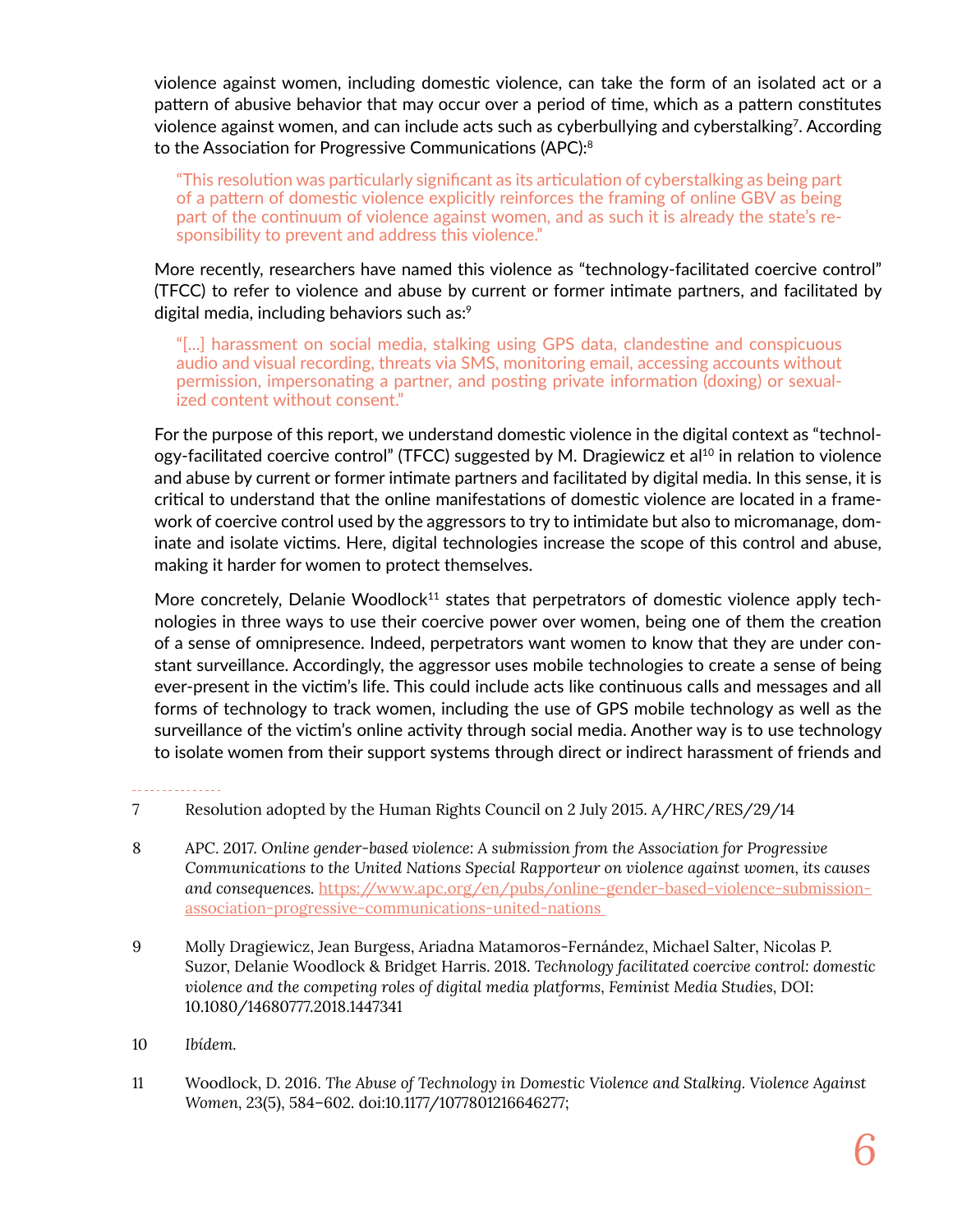family, including text messages, deleting or deactivating their Facebook accounts, etc. The third one is the use of technology to punish and humiliate women; for example, posting abusive messages or comments to smear and embarrass victims. The ultimate goal of this behavior is to demean women to the point of shutting them up.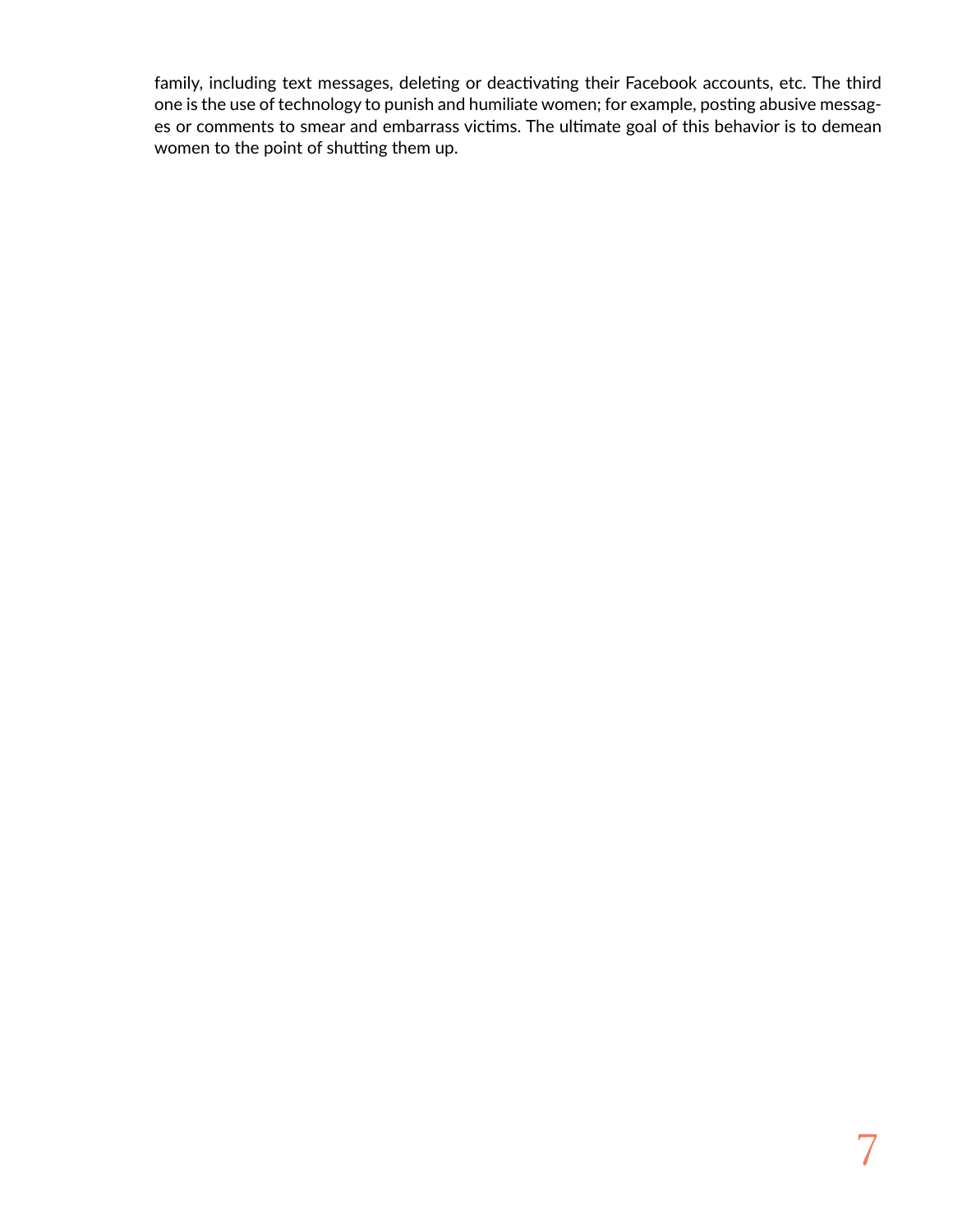### **III. Domestic violence in the context of a pandemic: its online manifestations**

### **1. A worrisome context**

Domestic violence and its online manifestations in times of pandemics do not occur in a vacuum. As the same "Report of the Special Rapporteur on online violence against women and girls from a human rights perspective" from 2018 states:<sup>12</sup>

"When women and girls have access to and use the Internet, they face online forms and manifestations of violence that are part of a continuum of multiple, recurring and interrelated forms of gender-based violence against women. Despite the benefits and empowering potential of the Internet and ICTs, women and girls across the world have increasingly voiced their concern at harmful, sexist, misogynistic and violent content and behavior online."

In this sense, it is essential to state in this report that domestic violence on the Internet is happening amidst the increase of online attacks against women. It is yet to be studied if these aggressions are influenced by each other; however, for any analysis, it is crucial to understand that domestic violence is not an isolated event on the Internet.

For Acoso.Online, it is concerning how the pandemic has also underscored worrisome trends of online GBV. For example, the current and growing online harassment of women renowned as human rights defenders and women with prominent roles in the public sphere in the context of COVID-19 (as journalists, politicians, and academics). Examples abound across countries. In Brazil, the black women movement website, Articulação de Mulheres Negras Brasileiras (AMNB), was hacked. As they declared on a Facebook post about the incident, "it is known by the entire Brazilian society that the increase of racism in people's daily lives has also generated violent reactions in online spaces. In the current situation, facing the pandemic caused by the Covid-19 and the institutional negligence to deal with the gravity of the situation, online spaces have been fundamental to enhance the actions and complaints carried out by the black population".<sup>13</sup> In El Salvador, national and international organizations have denounced an increase in violence, especially digital violence, against women and organizations that defend Human Rights as a result of the measures implemented by the Government of the president Nayib Bukele, in response to the COVID-19 pandemic: "The President has also used digital media to delegitimize those who criticize his policies, including messages that discredit human rights organizations and the use of misogynistic language."14 In Chile, Izkia Siches, president of the Chilean Medical Association who has had a highly public role

- 12 Report of the Special Rapporteur on violence against women, its causes and consequences on online violence against women and girls from a human rights perspective. 2018. A/HRC/38/47
- 13 AMNB-Articulacão. 2020. Facebook post [https://www.facebook.com/320675438088728/](https://www.facebook.com/320675438088728/photos/a.328154794007459/1680914028731522/?type=3&theater) [photos/a.328154794007459/1680914028731522/?type=3&theater](https://www.facebook.com/320675438088728/photos/a.328154794007459/1680914028731522/?type=3&theater)
- 14 Revista Digital Feminista. 2020. *Denuncian incremento de violencia digital contra defensoras por el gobierno de Nayib Bukele* [https://revistalabrujula.com/2020/06/19/denuncian-incremento](https://revistalabrujula.com/2020/06/19/denuncian-incremento-de-violencia-digital-contra-defensoras-)[de-violencia-digital-contra-defensoras-por-el-gobierno-de-nayib-bukele/](https://revistalabrujula.com/2020/06/19/denuncian-incremento-de-violencia-digital-contra-defensoras-)

<sup>&</sup>lt;u>. . . . . . . . . . . . . . .</u>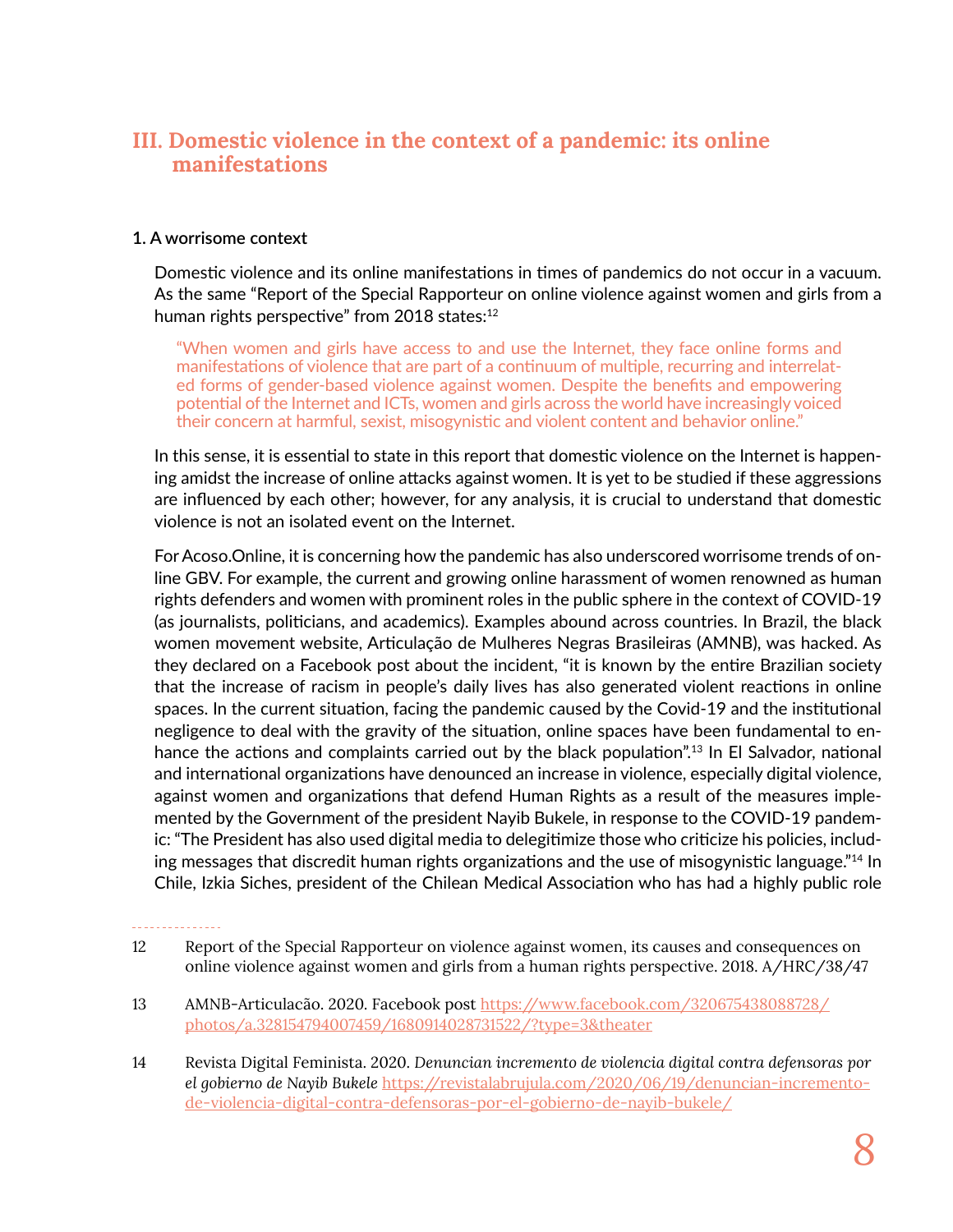during the pandemic, has denounced the hacking and impersonation of her Instagram account,<sup>15</sup> as well as dead and sexual threats sent to her email.<sup>16</sup>

Another worrisome trend in Latin America in the context of the COVID-19 pandemic is what is called *zoombombing*, which refers to a disruptive and unwanted intrusion into a video conference call made by a third person or group with the aim of hijacking it by the insertion of material that, as Wikipedia states, "is lewd, obscene, racist, or antisemitic in nature."<sup>17</sup> In weeks of confinement, these attacks against groups of people in vulnerable situations have multiplied in Latin America. In Brazil, the media reports the multiplication of racist groups and Nazi intrusions to teleconferences of black feminisms.18 In Chile, multiple reports of *zoombombing* to feminist meetings have been reported by activists.<sup>19</sup> However, one of the most noteworthy cases for its impact on the public opinion was the *zoombombing* of a teleconference coordinated by the Chilean Congress to present the agenda made by the Covid-19 Gender Commission to face the impact of the health, economic and social crisis on women's lives.20

These attacks seek to intimidate women. Testimonies from victims reinforce the feeling of vulnerability in the public space. "Apparently, the one who had internalized the aggression was me. One of these people's voice, using that tone they use in Latin America, that pitch we know well. The tone of the person who is about to assault you, who calls your house to threaten you, the perpetrator who lives to disturb you, to steal your calm", says one of the public testimonies.<sup>21</sup> Another victim in Brazil sated: "I am traumatized. I was terrified and burst into tears. There were still 40 minutes to go and I, as a black woman, was unable to continue. I did not have the strength to position myself on my social media and I do not know how I will be able to deal with this in the future. I'm not even able to stay home alone".<sup>22</sup>

For Lorena Peralta, a psychosocial companion, there is no single answer as to why the attacks are done since the range is as wide and complex as who is the actor, the situation and the impact that

- 15 La Cuarta. 2020. *«Se hizo pasar por mí»: Izkia Siches reveló hackeo e improperios en su contra* <https://www.lacuarta.com/cronica/noticia/izkia-siches-hackeo-improperios/486526/>
- 16 Cooperativa. 2020. *Ordenan medidas de protección para Izkia Siches tras amenazas de muerte y violación* [https://www.cooperativa.cl/noticias/pais/salud/medicos/ordenan-medidas-de](https://www.cooperativa.cl/noticias/pais/salud/medicos/ordenan-medidas-de-proteccion-para-izkia-sich)[proteccion-para-izkia-siches-tras-amenazas-de-muerte/2020-04-23/155318.html](https://www.cooperativa.cl/noticias/pais/salud/medicos/ordenan-medidas-de-proteccion-para-izkia-sich)
- 17 Wikipedia. 2020. Zoombombing <https://en.wikipedia.org/wiki/Zoombombing>
- 18 BBC News Brasil. 2020. *Invasão com suásticas e vídeos de decapitação interrompe reunião virtual de mulheres sobre racismo.* <https://www.bbc.com/portuguese/brasil-53030511>
- 19 Movimiento Feminista UC MAFI. 2020. Facebook post [https://es-la.facebook.com/mafiuce/](https://es-la.facebook.com/mafiuce/posts/2688186341468462?__tn__=-R) [posts/2688186341468462?\\_\\_tn\\_\\_=-R](https://es-la.facebook.com/mafiuce/posts/2688186341468462?__tn__=-R)
- 20 Pagina19. 2020. *A Pesar del Ciberataque, Mesa del Senado Presenta Agenda de Género Covid-19* [https://pagina19.cl/genero/a-pesar-del-ciberataque-mesa-del-senado-presenta-agenda-de](https://pagina19.cl/genero/a-pesar-del-ciberataque-mesa-del-senado-presenta-agenda-de-genero-covid-1)[genero-covid-19/](https://pagina19.cl/genero/a-pesar-del-ciberataque-mesa-del-senado-presenta-agenda-de-genero-covid-1)
- 21 Vita Activa. 2020. *Lo llaman Zoombombing o Troleo en Zoom* <https://vita-activa.org/tag/zoom/>
- 22 BBC News Brasil. 2020. *Invasão com suásticas e vídeos de decapitação interrompe reunião virtual de mulheres sobre racismo.* <https://www.bbc.com/portuguese/brasil-53030511>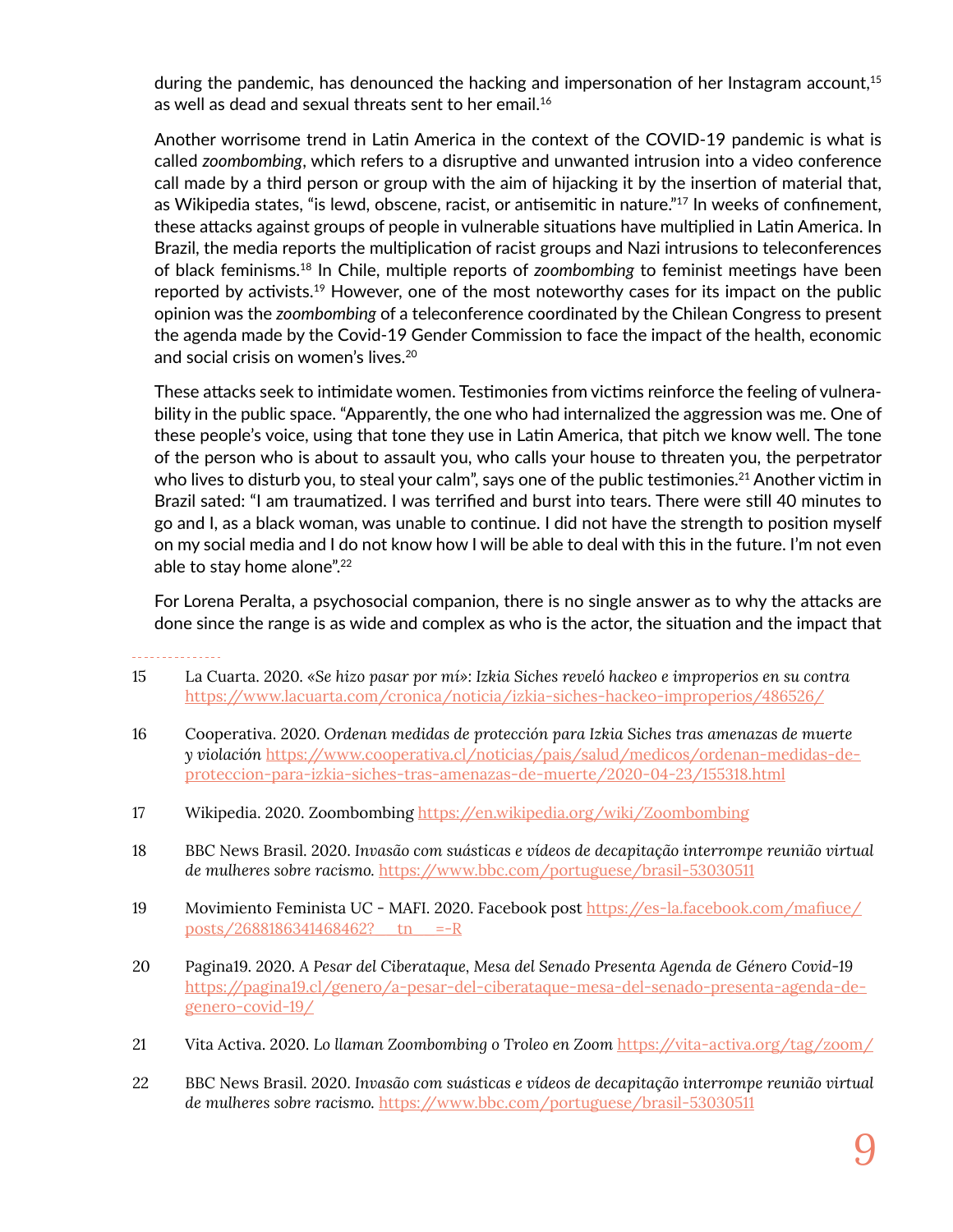the work of the victims is having: "It is a sample of the power they have to deliver the message 'here we are, we can do it.' And doing so has a high bearing on who experiences it. The perception of online platforms as a safe space fades; there is a tension in believing that it should be taken seriously. It is not just a bad joke, we should move away from the disbelief that it transcends the online sphere and goes to the physical field."<sup>23</sup>

According to an anonymous source from the Acoso.Online survey, we are not necessarily seeing an increase of online GBV. Rather, we are facing the same structural violence that, because of confinement, has a much more significant impact on a local and collective level.

### **2. Online manifestations of domestic violence**

The Inter-American Commission of Women (OAS-CIM) in its report on COVID-19 in the continent recognized the increase in violence against women and girls on the Internet (cyber violence): "At this time of emergency and isolation, technology stands for a fundamental tool of access to information, education, and work. It even facilitates access to services for women victims of violence; however, it also opens new paths for perpetrators. This leads to greater exposure of victims on networks at the time it activates the network of sexual predators."<sup>24</sup>

In order to determine more exactly what those new paths mentioned by the OAS-CIM are, in Acoso.Online we use Woodlock's framework<sup>25</sup> to analyze the evidence collected. Thus, according to the evidence, during the COVID-19 pandemic the most prevalent aim in the use of technology by domestic violence perpetrators is to punish and humiliate women. This is produced primarily through what the Special Rapporteur has defined as the "non-consensual accessing, using, manipulating, disseminating or sharing of private data, information and/or content, photographs and/ or videos, including sexualized images, audio clips and/or video clips or Photoshopped images."<sup>26</sup>

In the case of violence being perpetrated in the domestic context, aggressors do ponder on the reputational damage they can cause to women and girls when personal information, images or videos are made public. Hence, they use social media platforms to amplify their ability to harass and humiliate their partners.<sup>27</sup>

Reports on different media and information from various key informers note an increase of the non-consensual sharing of intimate images (NCSII) in the context of confinement. For example,

- 24 OEA-CIM. 2020. *COVID-19 en la vida de las mujeres. razones para reconocer los impactos diferenciados* <https://www.oas.org/es/cim/docs/ArgumentarioCOVID19-ES>
- 25 Woodlock, D. 2016. *The Abuse of Technology in Domestic Violence and Stalking. Violence Against Women,* 23(5), 584–602. doi:10.1177/1077801216646277;
- 26 *Report of the Special Rapporteur on violence against women, its causes and consequences on online violence against women and girls from a human rights perspective.* 2018. A/HRC/38/47
- 27 Molly Dragiewicz, Jean Burgess, Ariadna Matamoros-Fernández, Michael Salter, Nicolas P. Suzor, Delanie Woodlock & Bridget Harris. 2018. *Technology facilitated coercive control: domestic violence and the competing roles of digital media platforms,* Feminist Media Studies, DOI: 10.1080/14680777.2018.1447341

<sup>23</sup> Pikara Magazine. 2020. *Trolls pandémicos* <https://www.pikaramagazine.com/2020/05/trolls-pandemicos/>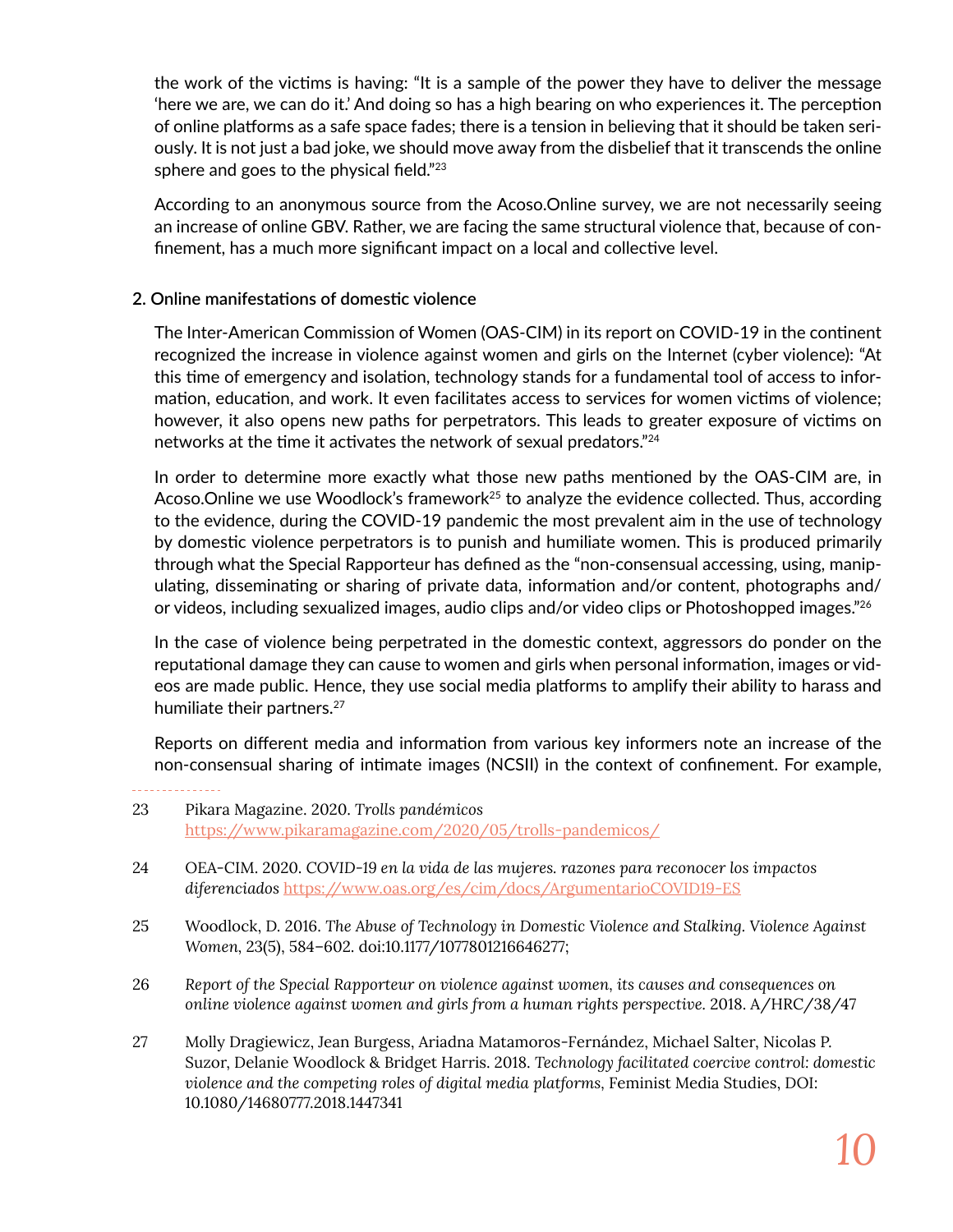SaferNet in Brazil informed that in April 2020, there was an increase of cases of exposure of intimate images, growing 154.90% compared the same month in 2019; not surprisingly, 70% of the victims are women.28 In Chile, activists think that it is impossible to "stay at home" for women if the penal law does not properly treat NCSII.<sup>29</sup> Nevertheless, it is not always clear who the perpetrator is, whether a third person or group, or a current or ex-partner. For example, Anais Cordova from Taller Comunicación Mujer, Ecuador, reports an increment of the NCII cases they are following; however, the majority are not made by ex-partners.<sup>30</sup> In Mexico, Angélica Contreras, part of a feminist group in the State of Aguascalientes, has alleged an increment of the distribution and publishing of private content without authorization on social networks as a way of extortion and blackmail.<sup>31</sup> Moreover, it was found that the prevalent aggressors are ex-partners.<sup>32</sup> The same occurs in Nicaragua; in April 2020, a group of men was accused of storing and sharing non-consensual intimate images of their current and ex-partners on WhatsApp.<sup>33</sup>

It is important to note that NCSII attacks are not necessarily isolated. Aggressors not only use the threat of NCSII to extort and/or blackmail (as well as sexual blackmail) the victim. In fact, all too often the aggressor commits NCSII including and leaking other types of private or identifying information (especially personally-identifying information such as the victim's name, address, and social media handles) in what is also known as a doxing attack.

Nowadays, the uses of technology to create a sense of omnipresence or to isolate women from their support systems are more challenging to distinguish and determine because these attacks have a more private side. However, local activists as MariaLab from Brazil have published a guide to report domestic violence in the context of the COVID-19 pandemic for Latin American victims, including digital security advice to prevent stalking from aggressors. This initiative acknowledges the fact that in confinement we also use the Internet more heavily and that this could be a new field for aggressors to deploy their violence-based relationships.<sup>34</sup>

- 28 O Globo Celina. 2020. *Violência contra a mulher na internet cresce na quarentena. Saiba como identificar e se defender* [https://oglobo.globo.com/celina/violencia-contra-mulher-na](https://oglobo.globo.com/celina/violencia-contra-mulher-na-internet-cresce-na-quarentena-saiba-como-)[internet-cresce-na-quarentena-saiba-como-identificar-se-defender-1-24438989](https://oglobo.globo.com/celina/violencia-contra-mulher-na-internet-cresce-na-quarentena-saiba-como-)
- 29 El Desconcierto. 2020. *La pandemia invisible: violencia sexual en ámbito digital* [https://www.eldesconcierto.cl/2020/04/25/la-pandemia-invisible-violencia-sexual-en](https://www.eldesconcierto.cl/2020/04/25/la-pandemia-invisible-violencia-sexual-en-ambito-digital/)[ambito-digital/](https://www.eldesconcierto.cl/2020/04/25/la-pandemia-invisible-violencia-sexual-en-ambito-digital/)
- 30 Testimony from Acoso.Online survey.
- 31 El Heraldo. 2020. *Feministas denuncian que filtración de fotos íntimas aumentó en cuarentena* [https://www.heraldo.mx/feministas-denuncian-que-filtracion-de-fotos-intimas-aumento-en](https://www.heraldo.mx/feministas-denuncian-que-filtracion-de-fotos-intimas-aumento-en-cuarentena/)[cuarentena/](https://www.heraldo.mx/feministas-denuncian-que-filtracion-de-fotos-intimas-aumento-en-cuarentena/)
- 32 Testimony from Acoso.Online survey.
- 33 La Prensa. 2020. *Redes sociales, el espacio que han encontrado las mujeres nicaragüenses para denunciar a sus agresores*  [https://www.laprensa.com.ni/2020/04/14/nacionales/2662961-redes-sociales-el-espacio](https://www.laprensa.com.ni/2020/04/14/nacionales/2662961-redes-sociales-el-espacio-que-han-encontra)[que-han-encontrado-las-mujeres-nicaraguenses-para-denunciar-a-sus-agresores](https://www.laprensa.com.ni/2020/04/14/nacionales/2662961-redes-sociales-el-espacio-que-han-encontra)
- 34 MariaLab. 2020. *Cuidados durante a pandemia: como denunciar uma violência doméstica?*  <https://www.marialab.org/cuidados-durante-a-pandemia/denuncia-violencia-domestica/>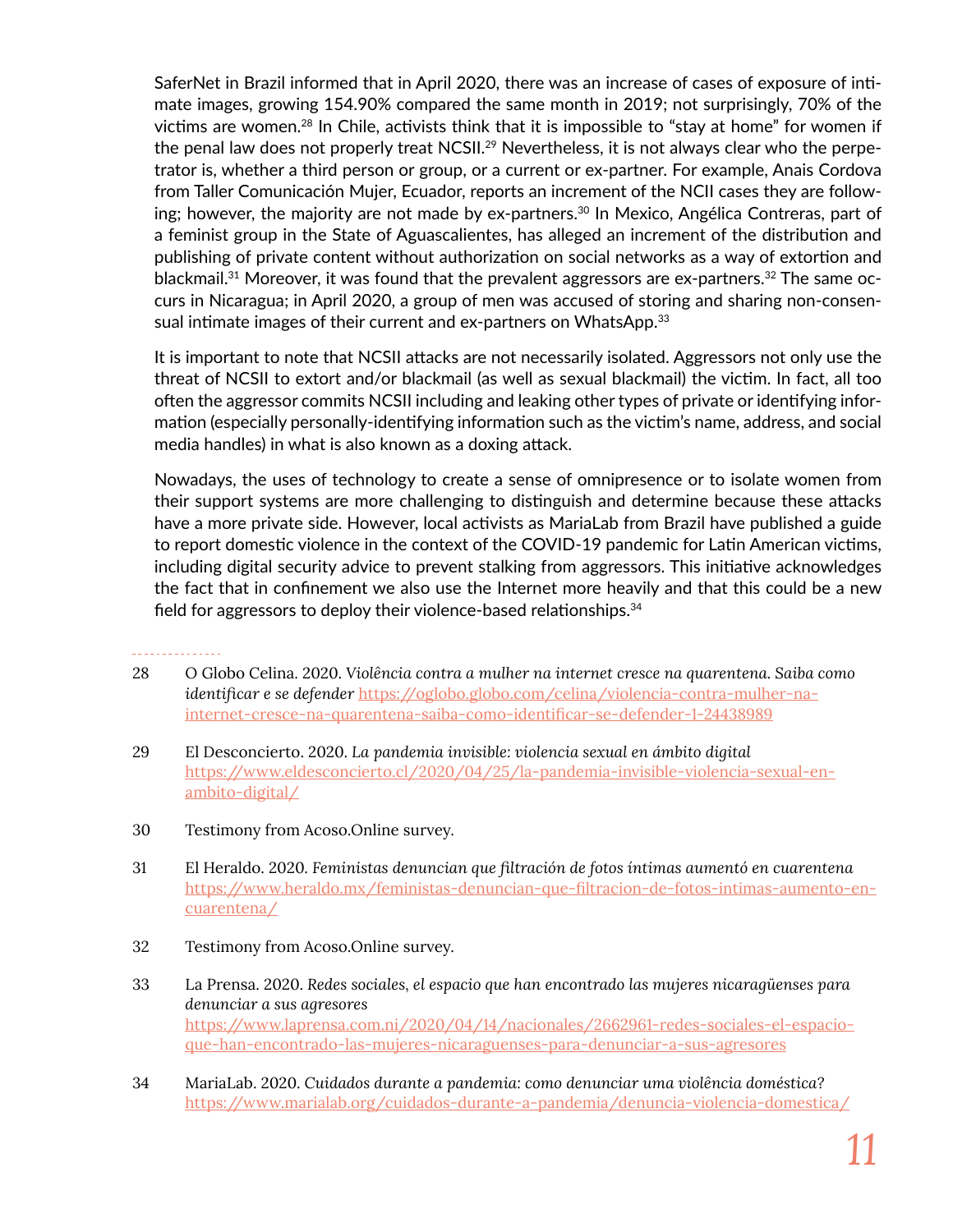### **3. State responses**

Online GBV and its manifestation as domestic violence are produced in a context of increasing recognition of the problem by the States of Latin America. This means legal frameworks, justice systems, and national and local public policies which unfortunately are not always prepared, nor well-grounded. In fact, as the Organization for American States (OAS) acknowledges in a paper from November 2019, "the Inter-American human rights system has not yet established an agreed definition of the multiplicity of behaviors that constitute "online violence" against women within the framework of existing legal instruments such as the Belém do Pará Convention. There is an urgent need to set these standards in order to provide a solid conceptual and normative basis for public policy and other actions that aim to address online violence against women."<sup>35</sup>

In this context, and according to our survey, States do not understand the problem of online GBV in its complexity as they fail to acknowledge it as part of the continuum of violence against women. To some extent, it is not clear whether States realize that online platforms and devices could be a powerful instrument to control victims on the part of domestic violence perpetrators. This is evinced in two ways:

- 1. The almost nonexistent mention, in campaigns against domestic violence, of the fact that digital platforms and devices per se can constitute a way of perpetrating domestic violence.
- 2. The creation of online help channels to report domestic violence without considering that the victim's electronic devices could be under the control and surveillance of the perpetrator.

This last point is of paramount importance. In addition to hotlines, many States have enabled online ways to report domestic abuse. For example, in Brazil the Government created a mobile application to help victims report domestic violence. Damares Alves, minister of Human Rights, Family, and Women, declared: "We believe that in this way, the person, even inside the house, can go to a corner, to a bedroom or to a bathroom and, even being under the same roof as the aggressor, can record her rights being violated and thus report their abuser."<sup>36</sup> In Chile, the Government launched a special WhatsApp channel, "WhatsApp Mujer," to support victims. The then surrogate minister of Women and Gender Equity, Carolina Cuevas, remarked: "We needed a way of silent communication through which women did not need to speak, so that's why we devised this WhatsApp, which is a tool that complements the ones we have previously announced."<sup>37</sup> Pablo Bello, director of Private Messaging Policy, Facebook Latam, asserted that this WhatsApp channel is a "silent, encrypted solution that guarantees the security and privacy of the conversation."<sup>38</sup>

- 35 OAS. 2019. *Combating Online Violence Against Women: A Call for Protection. White paper series.* Issue 7 [https://www.oas.org/en/sms/cicte/docs/20191125-ENG-White-Paper-7-VIOLENCE-](https://www.oas.org/en/sms/cicte/docs/20191125-ENG-White-Paper-7-VIOLENCE-AGAINST-WOMEN.pdf)[AGAINST-WOMEN.pdf](https://www.oas.org/en/sms/cicte/docs/20191125-ENG-White-Paper-7-VIOLENCE-AGAINST-WOMEN.pdf)
- 36 Correio Braziliense. 2020. *Mulheres poderão denunciar violência doméstica por app, anuncia Damares* [https://www.correiobraziliense.com.br/app/noticia/politica/2020/04/02/interna\\_politica,842004/](https://www.correiobraziliense.com.br/app/noticia/politica/2020/04/02/interna_politica,842004/mulher) [mulheres-poderao-denunciar-violencia-domestica-por-app-anuncia-damare.shtml](https://www.correiobraziliense.com.br/app/noticia/politica/2020/04/02/interna_politica,842004/mulher)
- 37 Meganoticias. 2020. *"WhatsApp Mujer": Gobierno lanza número para ayudar a víctimas de violencia* [https://www.meganoticias.cl/nacional/300103-numero-whatsapp-mujer-chat](https://www.meganoticias.cl/nacional/300103-numero-whatsapp-mujer-chat-ministerio-de-la-mujer-maltra)[ministerio-de-la-mujer-maltrato-violencia-cuarentena-coronavirus.html](https://www.meganoticias.cl/nacional/300103-numero-whatsapp-mujer-chat-ministerio-de-la-mujer-maltra)
- 38 Radio Usach. 2020. Pablo Bello por WhatsApp Mujer: *"Había otra pandemia que era la violencia contra la mujer"* [https://www.radiousach.cl/pablo-bello-encargado-de-politicas-de](https://www.radiousach.cl/pablo-bello-encargado-de-politicas-de-mensajeria-para-whatsapp-habia)[mensajeria-para-whatsapp-habia](https://www.radiousach.cl/pablo-bello-encargado-de-politicas-de-mensajeria-para-whatsapp-habia)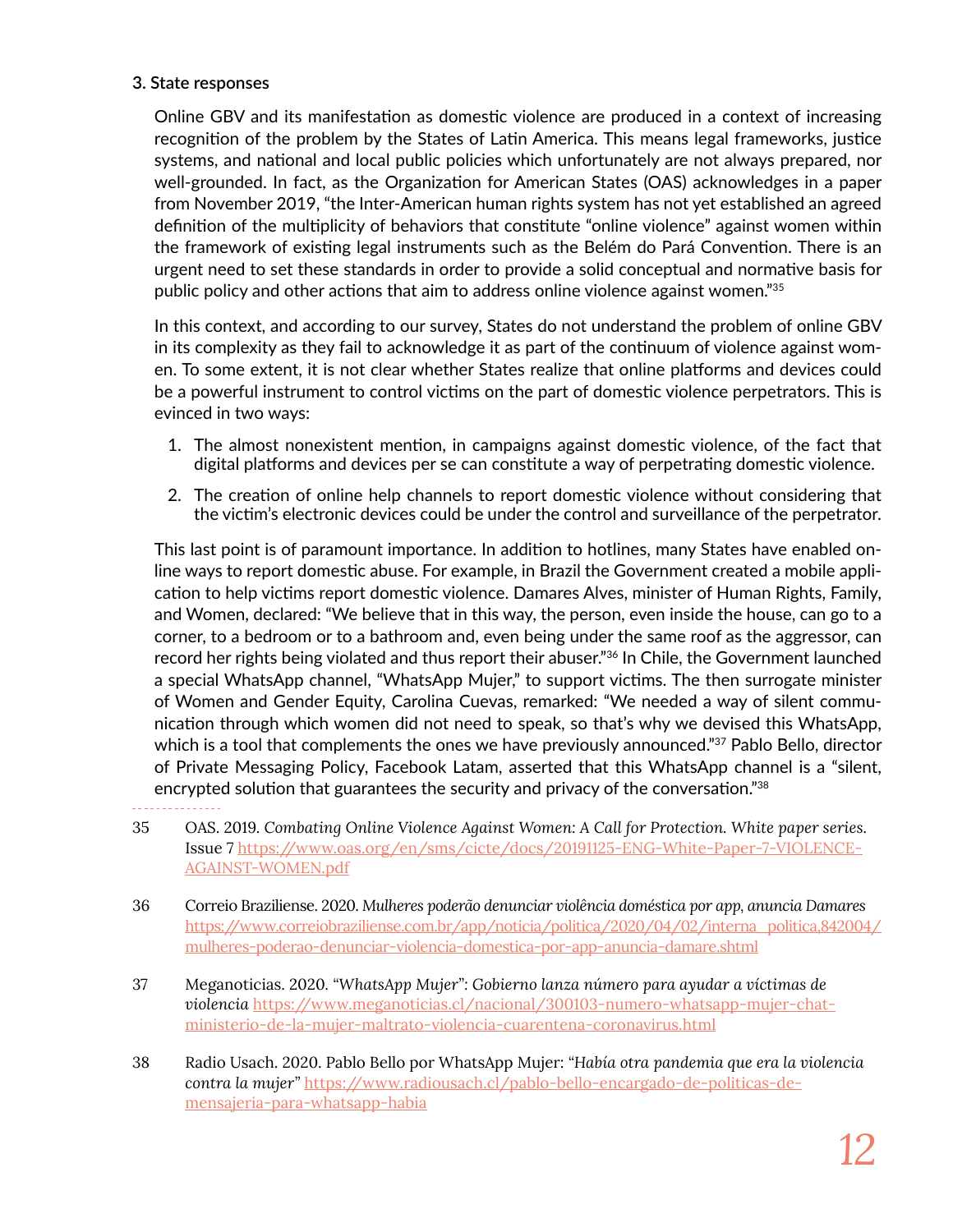In Acoso.Online we value the diversification of help communication channels enforced by Governments. However, these tools can be problematic if a risk-assessment with gender perspective and the intersectional lens are not considered. Some issues to ponder:

- · In abusive relationships, the use of devices and even the connection to the Internet can be under the control and surveillance of the aggressor. Indeed, a perpetrator can know the victim's password of the device, social networks, and email, among other services. They can also have access to the mobile phone GPS and know where the victim exactly is, or even install a keylogger software to control what the victim writes in their devices.<sup>39</sup>
- In this sense, public statements asserting that these channels guarantee the victims' security and privacy could be problematic; as a result, they may create a false sense of protection. Even if communication with digital helplines is encrypted, the conversation will not be private if the aggressor can have access to and open the communication device.
- Moreover, digital means of communication imply access and a decent connection to the Internet and, even more importantly, adequate appropriation of those technologies, which goes hand in hand with the victims' diversity of realities. As a case in point, young women in big cities do not necessarily have the same access and appropriation of those means as poor women in rural areas.
- · Digital applications must assure high standards of personal data protection. Concretely, software development must take all the security measures to collect, store, and manage victims' data. Besides, the App's data collection policy needs to comply with the principles of necessity and proportionality.

<sup>39</sup> C.A. Goldberg. 2019. *NOTE TO CREEPS: DIGITAL STALKING IS STALKING* <https://www.cagoldberglaw.com/wtf-is-a-keylogger/>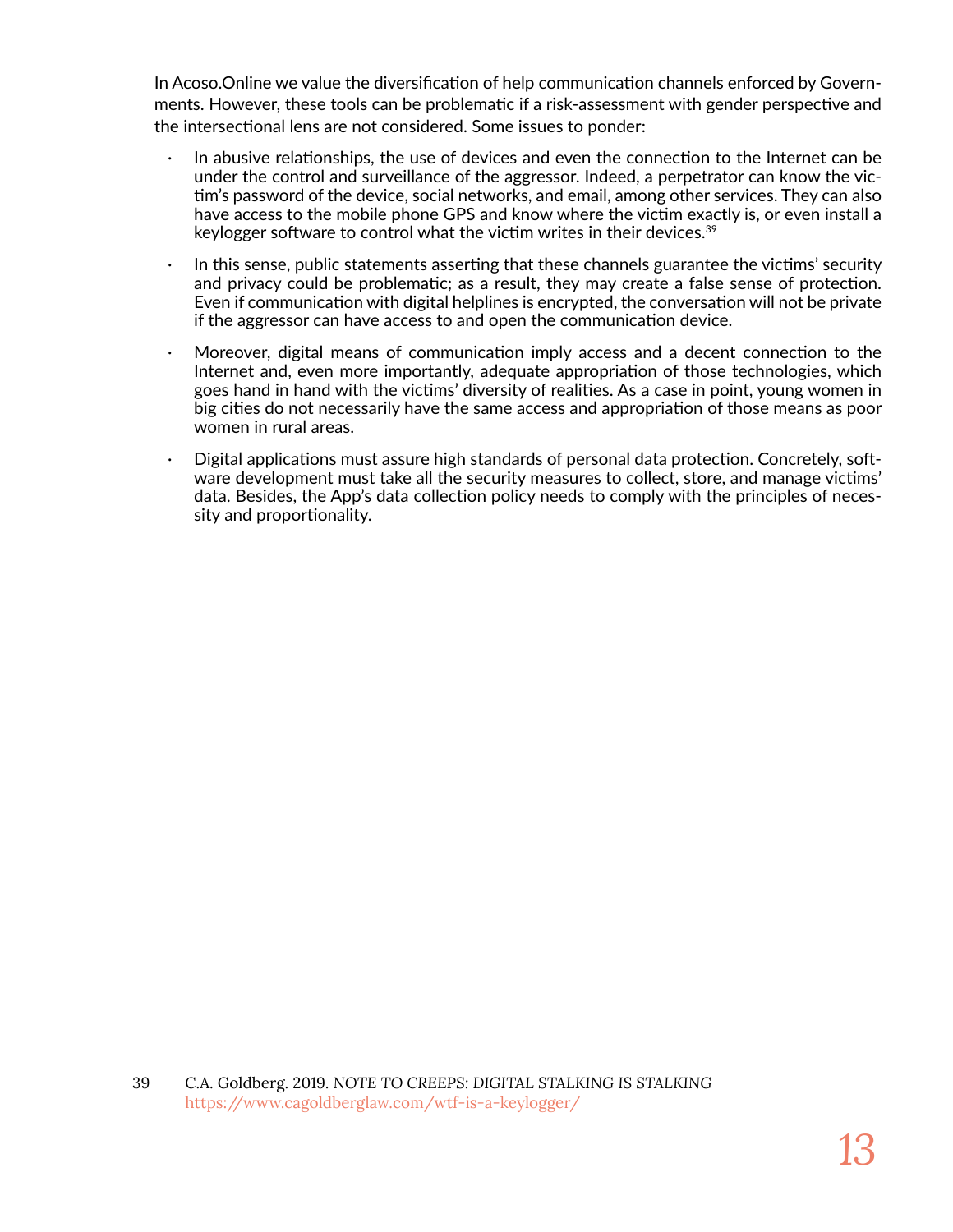### **IV. Recommendations to States:**

According to the scope of the call made by the Special Rapporteur, and in the context of emergency caused by COVID-19, in Acoso.Online we urge States to do the following:

- **a. Build digital security capacities with a gender perspective for people working in the domestic violence and abuse hotlines**. Helplines must have the ability to respond to digital manifestations of gender violence, including the possibility of providing digital emergency care to victims and legal and judicial information for these events.
- **b. Strengthen civil society initiatives working on online GBV in order to adequately respond to the growing demand during this emergency.** No State -especially in developing countries- is prepared for the catastrophic effects of the magnitude of the COVID-19 pandemic. Therefore, it is essential for States to decentralize their efforts. One way is to allocate funds for civil society organizations -with experience in the online manifestations of domestic violence and abuse- to design, implement or fortify emergency initiatives with territorial characteristics that respond to the victims' demands and needs.
- **c. Expand the information and reporting channels in order to not depend exclusively upon digital methods**. With the aim of facing the increase of domestic violence due to confinement, many States have concentrated their efforts in multiplying the helpline channels, including methods such as WhatsApp and digital applications. The problem is that the perpetrator can easily control the devices. Furthermore, this plan ignores the unequal access and appropriation of people's technology from an intersectional perspective. To these channels, it is suggested that the information and reporting platforms should be diverse and based on local realities.
- **d. Increase domestic violence campaigns with specificity in digital care.** Electronic devices and digital platforms may be subject to surveillance by the aggressor. Consequently, States must ensure that women become aware of digital self-care in order to understand these aggressor's abusive behaviors, and as a form of basic protection.
- **e. Ensure the protection of the personal data collected in the digital help channels available.**  The health crisis brought about the pandemic emergency cannot be an excuse for not handling victims' personal data responsibly, especially considering that any leak could potentially become a social stigma against victims and even put their lives at risk. Thus, States must assess the risks of digital platforms from a gender and human rights perspective, establish digital security protections, and design personal data policies that comply with the principles of necessity and proportionality.
- **f. Avoid hasty legislation on online GBV.** Many States do not have comprehensive GBV online laws in place, and this emergency may stand for a temptation to hurry the enactment of laws that, for example, criminally penalize the unauthorized dissemination of intimate images. However, hasty and ill-considered legislation, even made on behalf of women victims of domestic violence, can end up having undesirable effects on issues related to freedom of expression on the Internet, for instance. Indeed, passing laws without careful consideration might affect women's freedom of sexual expression by criminalizing legitimate exercises such as sexting, which could both constrain women and underscore their victim status. Thus, States must make their public policy tools available to women victims of domestic violence: if legislation is possible, they must convene a broad call for experts in the field that allows legislating from a human rights and gender perspective. Furthermore, the legal path is not the only answer. States should design and implement other repertoires of public policies, such as educational campaigns or capacity building to the criminal justice, among many others.